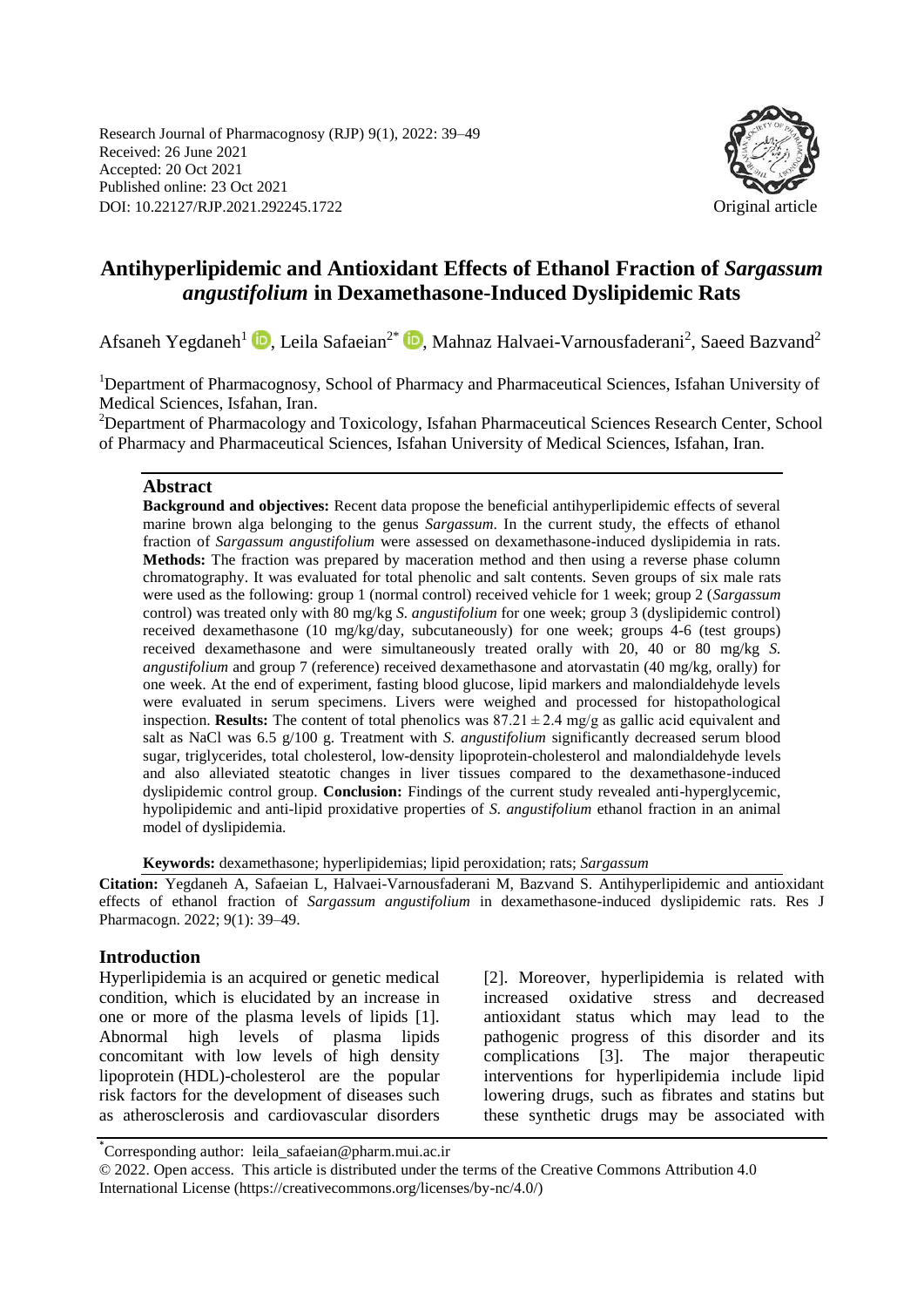severe adverse effects such as toxicity in the liver and muscles in long time usage [4]. Recently, alternative natural products have been considered for developing new hypolipidemic drugs with fewer or no side effect [4-6].

Marine habitat is an important source of biologically active metabolites. Marine compounds are different from terrestrial natural metabolites due to the unique physical and chemical conditions in the sea substrates [7]. Various potent metabolites with characteristic chemical structures have been identified in marine organisms such as sponges, fungi, corals, seaweeds and ascidians [8]. About 2400 natural bioactive components have been identified only in seaweeds from different parts of seas and oceans [9]. Algae are important sources of compounds with diverse structures and bioactivities. They are divided into three phyla including Chlorophyta (green algae), Phaeophyta (brown algae) and Rhodophyta (red algae) [10]. *Sargassum* is a genus with approximately 300 species in Sargassaceae family and is geographically widespread in all tropical and temperate oceans. Recent investigations have shown that some species of *Sargassum* have beneficial cardiovascular properties including lipid-lowering effects. These species have been able to reduce energy intake, improve insulin sensitivity and lipid profile and as a result reduce adipose tissue content in laboratory animals [11,12]. The antihyperlipidemic activities of seaweed extracts are related to their various active components [13,14]. Latest data have shown that there are more than 300 species of marine algae in the coastal areas of Iran [15]. However, only a few studies have been done for the assessment of hypolidimedic properties of the marine algae in this region especially *Sargassum* species. In this study, the effect of ethanol fraction of brown seaweed *Sargassum angustifolium* was evaluated in dexamethasone-induced dyslipidemia in rats.

# **Materials and Methods Ethical considerations**

The study was approved by the Institutional Research Ethics Committee of Isfahan University of Medical Sciences with ethic approval ID: [IR.MUI.RESEARCH.REC.1399.367.](https://ethics.research.ac.ir/ProposalCertificateEn.php?id=151250&Print=true&NoPrintHeader=true&NoPrintFooter=true&NoPrintPageBorder=true&LetterPrint=true) The animal experimental practice was carried out in accordance with the international guidelines for laboratory animal use and care (European

# Directive 2010/63/EU) [16].

# **Chemicals**

Dexamethasone was purchased from Darou Pakhsh Pharmaceutical Co. (Iran). Atorvastatin was obtained from Tehran Chemie Pharm Co. (Iran). The assay kits for evaluation of serum triglycerides, total cholesterol, high-density lipoprotein-cholesterol (HDL), very low-density lipoprotein-cholesterol (VLDL), alanine aminotransferase (ALT) and aspartate aminotransferase (AST) levels were prepared from Pars Azmoon Co. (Iran). The kit for malondialdehyde (MDA) assay was purchased from Hakiman Shargh Research Co. (Iran). All other chemicals including Folin-Ciocalteu reagent were obtained from Merck Co. (Germany).

# **Plant metarial**

The seaweeds were collected in Oct 2019 from the Persian Gulf coasts of Iran close to Bushehr Province. They were identified as *Sargassum angustifolium* C.Agardh by Agricultural and Natural Resources Research Center of Bushehr and the voucher specimens was coded as 2662 and deposited at the Herbarium of the School of Pharmacy and Pharmaceutical Sciences, Isfahan University of Medical Sciences (Isfahan, Iran).

Based on the reports for high total phenolics content [17] and also for the low salt content, the ethanol fraction was selected.

To prepare the ethanol fraction of *S. angustifolium*, the algae were entirely washed with running tap water and air-dried at room temperature in shade. Then powdered algae (2000 g) was exhaustively extracted with 70% ethanol (10 L) for 72 h at room temperature, using maceration method for three times. After that, the hydroalcoholic extract was rinsed with water followed by ethanol through a reverse phase column chromatography for separation of the salts as the highly polar compounds that dissolve in water from the total extract. The aqueous phase was discarded and the ethanol phase was collected and concentrated under vacuum by rotary evaporator [18]. The ethanol fraction was kept in the refrigerator for further tests. The fraction was dissolved in water for oral gavage in the animals.

# **Total phenolics assay**

Total phenolics content was measured using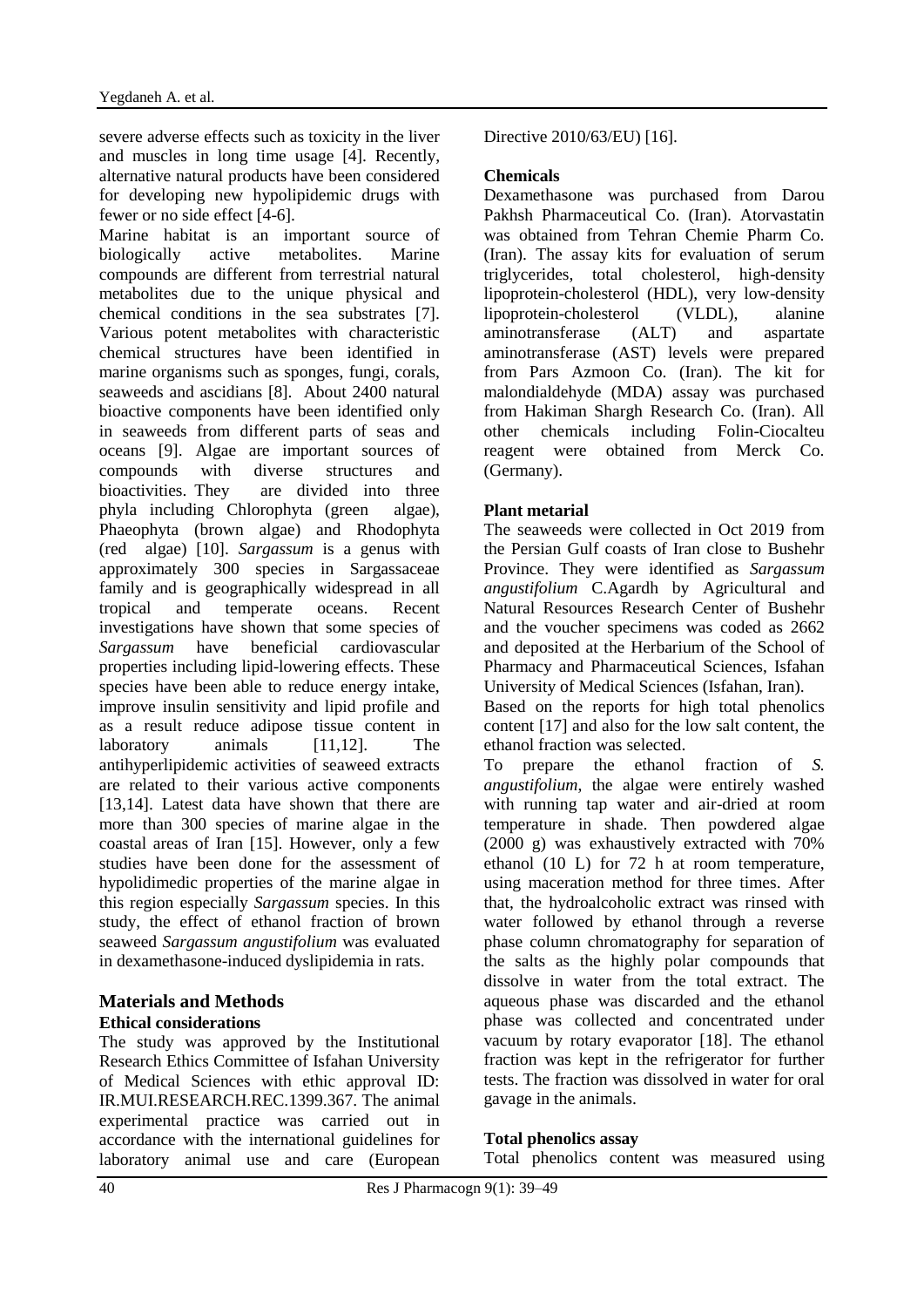Folin-Ciocalteau method [17]. The reagent was diluted and mixed with samples of *S. angustifolium* ethanol fraction then left for 5 minutes. After that, a solution of 20% sodium carbonate was added to the mixture and again left for 2 hours at room temperature. Finally, the absorbance of mixture was measured at 765 nm by a UV-visible spectrophotometer (Bio-Tek, PowerWave XS, USA). The content of total phenolic components was determined by a standard curve obtained from various concentrations of gallic acid  $(0-5500 \mu g/mL)$  and stated as milligram of gallic acid equivalents (GAE) per gram of the dried *S. angustifolium* fraction.

# **Salt content assay**

The content of salt as sodium chloride was evaluated by Mohr method based on the silver nitrate and potassium chromate titration of the chloride ion in samples of *S. angustifolium* ethanol fraction [19].

# **Animals**

Wistar male rats, 200-220 g were supplied by animal house of the School of Pharmacy and Pharmaceutical Sciences (Isfahan, Iran). The animals were housed in standard polypropylene cages under regular laboratory settings of temperature and humidity, with a 12 h light-dark cycle. They were allowed to access a standard rat diet and water ad libitum. Rats were adapted to the laboratory condition one week before the tests.

# **Induction of dyslipidemia**

Dexamethasone as a potent glucocorticoid was used for induction of dyslipidemia in rats. It was injected subcutaneously (s.c.) at a dose of 10 mg/kg/day for 7 days [20]. The animals' body weights were recorded regularly. Food intake was measured during the period of test based on the remaining chow after a 24 h period which was normalized to the total body weights from each cage.

At the end of the experimental period, the blood samples of overnight fasted rats were collected from orbital sinus plexus with heparinized capillary tubes under anesthesia by intraperitoneally injection of ketamine (50 mg/kg) and xylazine (5 mg/kg). The serum was taken for evaluation of biochemical and antioxidant markers. Finally, the animals were euthanized with exposure to carbon dioxide and the livers

were excised and weighed. The livers were immersed in 10% formalin and examined histopathologically after processing.

# **Experimental groups**

Randomization was done by using a random number table in which all animals had an equal and independent chance of being selected for the sample group. Forty-two rats that were comparable in age and weight were randomly divided to seven experimental groups of 6 rats each as follows:

Group 1: Normal control, received vehicle (normal saline) orally and s.c. for one week.

Group 2: *Sargassum* control, received *S. angustifolium* (80 mg/kg) by oral gavage daily for one week.

Group 3: Dexamethasone-induced dyslipidemia control, received dexamethasone (10 mg/kg, s.c.) daily for one week.

Groups 4, 5 & 6: Test groups received ethanol fraction of *S. angustifolium* (20, 40 and 80 mg/kg) orally and were simultaneously given dexamethasone for one week [21].

Group 7: Reference group, received atorvastatin (40 mg/kg, orally) and simultaneously dexamethasone for one week [22].

# **Biochemical assays**

Serum lipid profile including total cholesterol, HDL, triglycerides, ALT and AST were assessed enzymatically by the standard respective kits according to the manufacturer's instructions.

The intra-assay coefficients of variation were 0.95%, 0.78%, 1.60%, 2.0% and 2.54% for total cholesterol, HDL, triglycerides, ALT and AST, respectively. The inter-assay coefficients of variation were 1.09%, 1.8%, 1.23%, 2.01% and 3.61% for total cholesterol, HDL, triglycerides, ALT and AST, respectively. The assay sensitivities of kits were 5 mg/dL, 1 mg/dL, 5 mg/dL, 4 IU/L, and 2 IU/L for total cholesterol, HDL, triglycerides, ALT and AST, respectively.

Low-density lipoprotein (LDL)-cholesterol was estimated by the formula  $LDL = (total$ cholesterol) - (HDL) - (triglycerides/5)

and VLDL-cholesterol was calculated through dividing the triglyceride value by 5. The blood glucose level was measured based on glucose oxidase method. The intra- and inter-assay coefficients of variation were 1.50% and 0.90% for glucose and the kit had assay sensitivity of 5 mg/dL.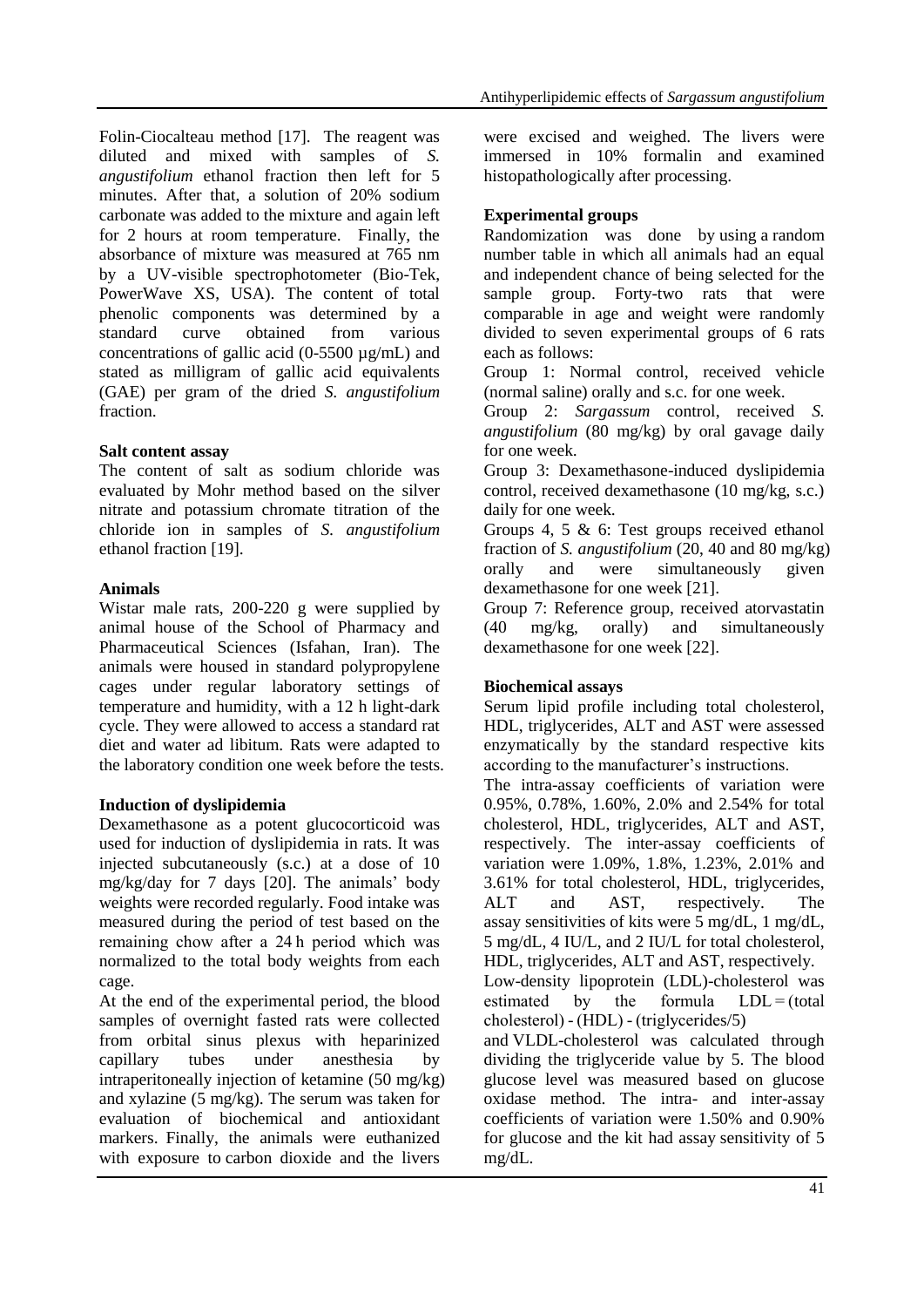### **Malondialdehyde (MDA) assay**

Serum lipid peroxidation was evaluated through determination of MDA concentration. In this assay, a colorimetric product is produced from the reaction of MDA with thiobarbituric acid (TBA). Briefly, serum sample was vortex mixed with trichloroacetic acid (20%) and the precipitate was dispersed in  $H_2SO_4$ . Then TBA solution (0.67%) in  $Na<sub>2</sub>SO<sub>4</sub>$  was added to the mixture and heated in a boiling water bath for 1 hour. After fast cooling, each sample was mixed with n-butanol and absorbance of the pink colored product was determined at 532 nm by a spectrophotometer and expressed as MDA equivalents in nmol/mL. Calibration curve was plotted using different concentrations of MDA tetrabutyl ammonium.

### **Histopathological examination**

Histological examination was performed using routine methods. The right liver lobes were washed instantly with saline and then fixed in 10% buffered neutral formalin solution for 24 h. The samples were dehydrated with gradient series of ethanol and then embedded in paraffin blocks. The blocks were cut into 5 μm thickness sections and 3 serial sections were stained with hematoxylin and eosin (H&E). The sections were briefly deparaffinized, re-hydrated, stained in hematoxylin, counterstained in eosin solution, dehydrated and finally mounted with mounting medium. The slides were examined microscopically for histopathological alterations.

#### **Statistical analysis**

Data were presented as mean±standard error of mean (SEM) and analyzed using one-way analysis of variance (ANOVA) in the statistical package for the social sciences (SPSS software version 25.0). The normality of the distribution of the variables was checked using Kolmogorov-Smirnov test. Levene's test was used to verify homogeneity of variance components between experimental treatments. Tukey post-hoc test was done to compare the differences between the means at 5% probability. P value less than 0.05 reflected the significance level.

# **Results and Discussion**

In this investigation, the yield of *S. angustifolium* ethanol fraction was 7.48 % (w/w). Folin-Ciocalteu assay showed total phenolics components as  $87.21 \pm 2.4$  mg GAE in 1 g of dried ethanol fraction of *S. angustifolium* which proposes this alga as a rich source of antioxidants. In a recent study by Farvin et al, evaluation of aqueous, hydroalcoholic and ethanol extracts of various species of *Sargassum* revealed significant variation in total phenolics content and antioxidant properties. They reported lowest amount as  $22.9 \pm 5.0$  and the highest value of total phenolics content as 138.9±12.6 mg GAE/g in water and ethanol extracts of *S. angustifolium*, respectively [17]. The amounts of phenolic compound in the extracts may be affected by many factors such as geographical places, harvesting time, process of preparation and extraction methods [23].

The amount of salt as NaCl was  $6.5 \frac{\varrho}{100}$  g in dried ethanol fraction of *S. angustifolium*. It has been proposed that seaweeds could be used as the substitute for salt in diet due to the natural salty taste and containing high amount of healthy mineral salts such as potassium and magnesium, however low amounts of seaweed must be consumed as food for preventing unwarranted salt intake [24].

In the present study, dexamethasone-induced dyslipidemia was used as an animal model for estimation of potential effects of *S. angustifolium* ethanol fraction on glucose and lipid profile. After one week exposure of rats to dexamethasone (10 mg/kg, s.c.), significant increase in serum fasting blood glucose  $(p=0.043)$ , triglyceride  $(p=0.000)$ , total cholesterol ( $p=0.014$ ), LDL ( $p=0.000$ ) and VLDL (p=0.035) levels and a notable decrease in HDL (p=0.006) level was observed compared to the normal control group (Figures 1-6).

Excessive and long-term administration of glucocorticoids is known to affect synthesis and clearance of plasma lipoproteins and also apolipoprotein genes and lipoprotein receptor genes [25]. Glucocorticoid excess can evoke plasma lipids and glucose elevation and lead to metabolic syndrome through inhibition of intravascular lipolysis of triglycerides, promotion of adipose tissue lipolysis, enhancing hepatic fatty acid synthesis, inducing hyperinsulinemia and insulin antagonism in peripheral tissues. Fatty liver happens because of marked rises in the uptake and synthesis of free fatty acids and increased activity of hepatic lipogenesis enzymes, and inadequate synthesis of triacylglycerol [20,26]. Increased VLDL secretion from the liver. Decreased lipoprotein catabolism due to the declining in lecithin cholesterol acetyl transferase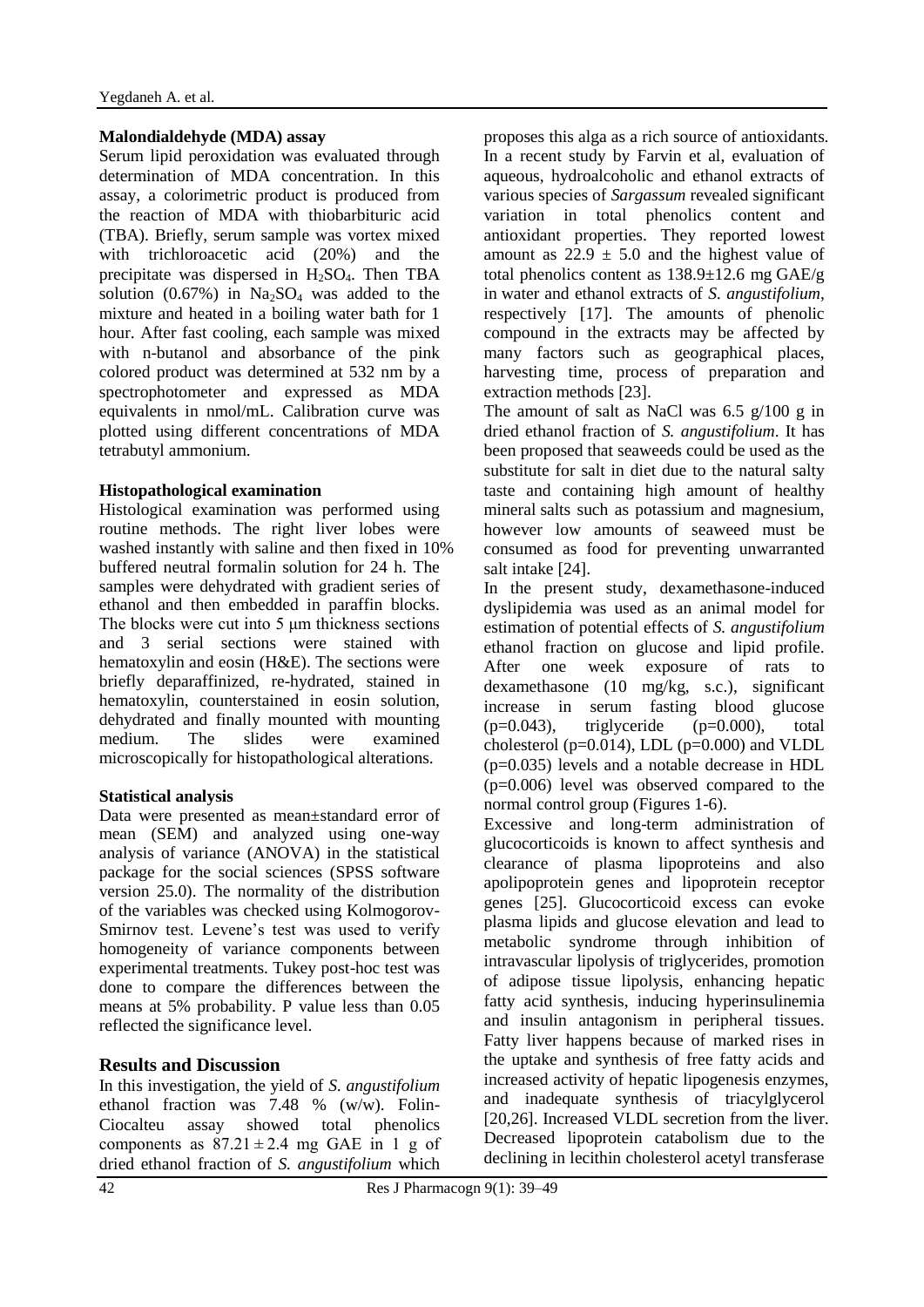(LCAT) activity and down regulation of LDL receptor are also contributed in elevated plasma LDL and total cholesterol levels during corticosteroid therapy [27].

Figures 1 to 6 show the effect of treatment with *S. angustifolium* (20, 40 and 80 mg/kg) and atorvastatin (40 mg/kg) on biochemical markers in dexamethasone-induced dyslipidemic rats. Atorvastatin as a reference hypolipidemic drug resulted in a notable decrease in serum triglycerides (47.2%, p=0.000), total cholesterol (31.2%, p=0.037) and LDL level (61%, p=0.000) without any change in VLDL  $(p=0.079)$  and fasting blood glucose levels (p=0.981). It also increased the HDL level (51.7%, p=0.001) compared to the dyslipidemic control rats. Treatment with *S. angustifolium* significantly reduced fasting blood sugar and atherogenic lipid markers. There was a reduction of 30.7% in blood glucose (p=0.000), 30.9% in triglycerides  $(p=0.027)$ , 50.2% in total cholesterol  $(p=0.000)$ and 59.5% in LDL level (p=0.000) after one week administration of *S. angustifolium* extract at the dose of 80 mg/kg in rats. However, no significant effect was observed on HDL (p=0.166) and VLDL (p=0.096) levels.



**Figure 1.** Effects of *Sargassum angustifolium* extract (20, 40 and 80 mg/kg) and atorvastatin (40 mg/kg) on fasting blood sugar in dexamethasone (Dex)-induced dyslipidemia. Values are means  $\pm$  SEM (n=6).  $\frac{4}{3}$ p<0.05 versus normal control, and  $p<0.05$ ,  $p<0.01$  and  $p<0.001$  versus Dex

Recent investigations have shown that some species of the *Sargassum* genus have beneficial cardiovascular properties, including lipidlowering effects. In the study of Ahmed et al., administration of methanolic extract of *S. subrepandum* in atherogenic diet-induced hyperlipidemic rats has been associated with antihyperlipidemic activity through reduction of plasma cholesterol (38.2%), triglycerides (21.7%), LDL (35.4%), and increase in HDL (50.9%) level.



**Figure 2.** Effects of *Sargassum angustifolium* extract (20, 40 and 80 mg/kg) and atorvastatin (40 mg/kg) on serum triglycerides level in dexamethasone (Dex)-induced dyslipidemia. Values are means  $\pm$  SEM (n=6).  $\# \# p < 0.001$ versus normal control, and \*p<0.05, \*\*p<0.01 and \*\*\*p<0.001 versus Dex







**Figure 4.** Effects of *Sargassum angustifolium* extract (20, 40 and 80 mg/kg) and atorvastatin (40 mg/kg) on serum HDL level in dexamethasone (Dex)-induced dyslipidemia. Values are means $\pm$ SEM (n=6).  $^{#}\text{p}$ <0.01 versus normal control, and \*\*p<0.01 versus Dex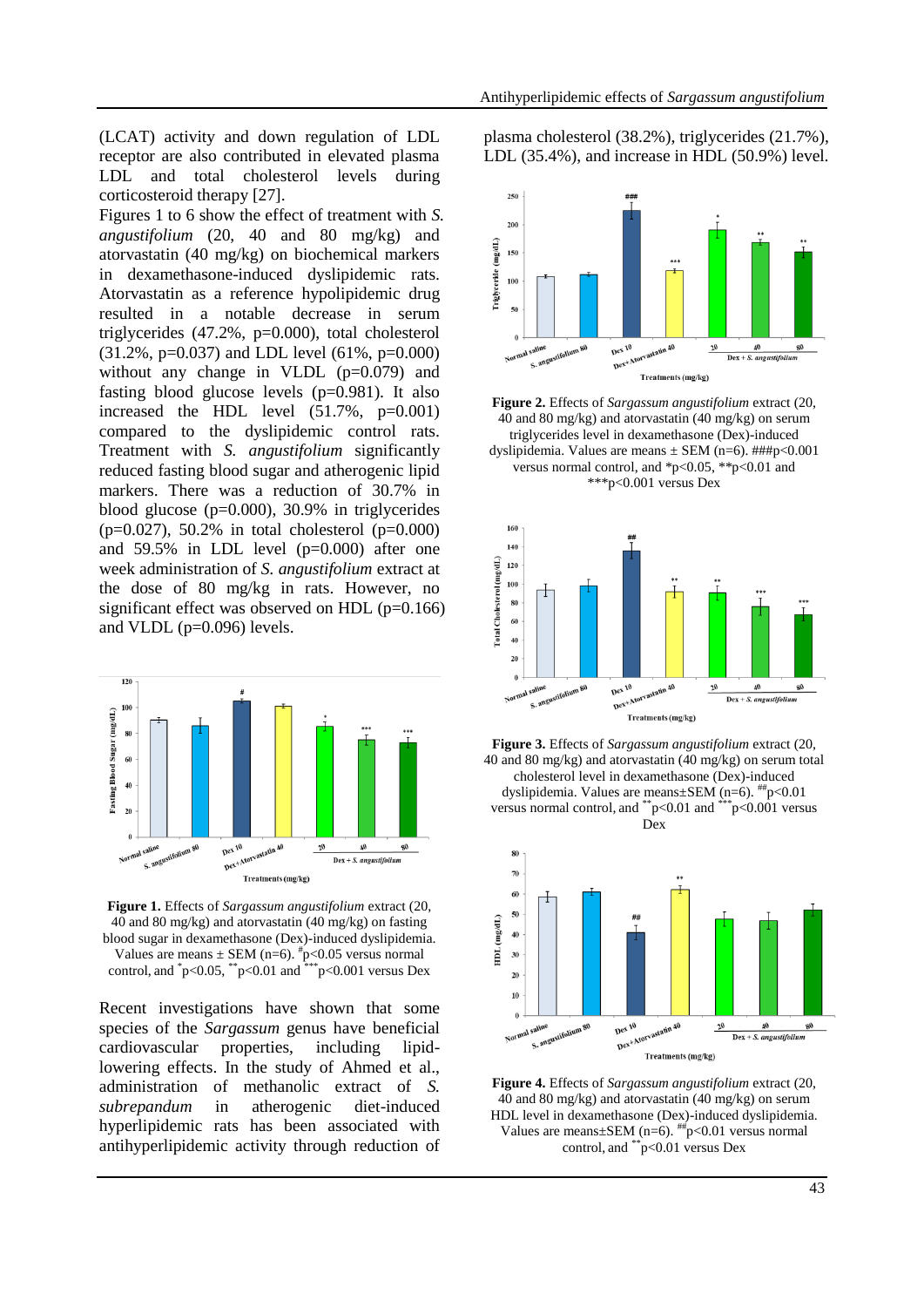

**Figure 5.** Effects of *Sargassum angustifolium* extract (20, 40 and 80 mg/kg) and atorvastatin (40 mg/kg) on serum LDL level in dexamethasone (Dex)-induced dyslipidemia. Values are means  $\pm$  SEM (n=6).  $^{***}$  p<0.001 versus normal control, and \*\*\*p<0.001 versus Dex



**Figure 6.** Effects of *Sargassum angustifolium* extract (20, 40 and 80 mg/kg) and atorvastatin (40 mg/kg) on serum VLDL level in dexamethasone (Dex)-induced dyslipidemia. Values are means  $\pm$  SEM (n=6).  $\frac{4}{3}$ p<0.05 versus normal control

*Sargassum subrepandum* extract was able to decrease leptin concentration and increase serum adiponectin level and also alleviate inflammation through reducing nitric oxide and tumor necrosis factor (TNF)-alpha levels [28]. In another study by Yu et al., adding brown algae *S. fusiforme* to rats' diet significantly lowered blood lipids and activities of lipoprotein lipase, hepatic lipase and hepatic hydroxymethylglutaryl-coenzyme A (HMG-CoA) reductase in rats with hyperlipidemia [29]. Kwon and coworkers showed the anti-obesity property of *S. horneri* ethanol extract by regulating the expression of adipogenic transcription factors such as peroxisome proliferator-activated receptor (PPAR)-γ and inhibiting the differentiation of adipocytes [30]. Inhibition of LCAT and hepatic triglyceride lipase has been reported from *S. polycystum* extract (200 mg/kg) in a model of hepatotoxicity and hyperlipidemia caused by acetaminophen in rats [31].

Phytochemical analysis has revealed that *Sargassum* plants comprise saponins, sterols, triterpenes, tannins and some exclusive metabolites like chromanols and plastoquinones [32]. They are reach sources of various polysaccharides and their sulfated forms such as fucoidan and alginates [33]. Preetha et al. showed that one week administration of sulphated polysaccharides from *S. wightii* in high fatinduced hyperlipidemic rats led to the prominent decrease in total cholesterol (60.75%), triglycerides (39.52%), LDL (69.65%) and VLDL (58.29%) levels and significant increase in HDL (38.17) level. They also found antiinflammatory activity from *S. wightii* sulphated polysaccharides by alleviating inflammatory complications associated with hyperlipidemia [34]. Antihyperlipidemic effects have been reported from *S. vulgare* sulphated polysaccharides in high fat-induced hyperlipidemic and obese rats through inhibition of lipase activity and modification of lipid profile [35]. The beneficial effects on blood glucose level and lipid profile have also been reported from sodium alginate rich extract of *S. crassifolium* and *S. polycystum* extract in diabetic rats [36,37]. Moreover, antihyperlipidemic activities have been proven for other bioactive components of seaweeds including fucoxanthin and phlorotannins through inhibiting activity of HMG-CoA reductase and acyl-CoA:cholesterol acyltransferase in intestinal and liver cells [38]. Exposure to dexamethasone (10 mg/kg) caused a significant decrease in food intake and body weight gaining in rats compared to the normal control animals  $(p=0.035$  and  $p=0.000$ , respectively). Administration of *S. angustifolium* at the doses of 20 and 40 mg/kg significantly increased food intake in rats (p=022 and p=0.008,

respectively) however atorvastatin (p=0.096) and dose of 80 mg/kg from *S. angustifolium* (p=0.116) could not compensate the reduction in food consumption. However none of the treatments could prevent body weight loss caused by dexamethasone (Table 1). Dexamethasone administration results in weight loss in animals due to the metabolic alterations such as muscles atrophy and fat catabolism. Husni et al. reported notable increase in body weight in streptozotocin-induced diabetic rats receiving *S. polycystum* extract (150 mg/kg) [37]. While in the study of Kolsi et al., no effect on appetite and food intake of the high fat diet-induced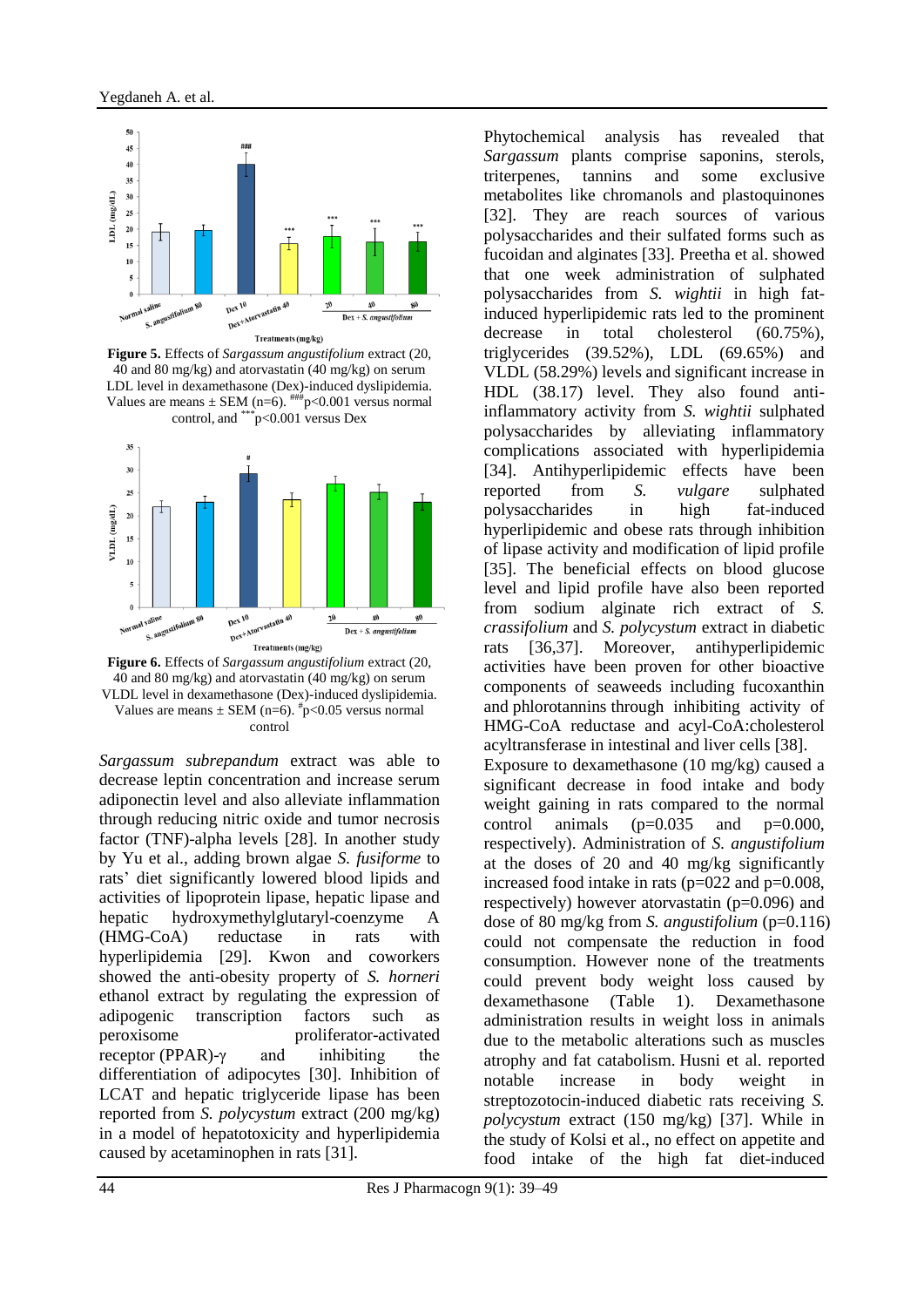hyperlipidemic rats was observed after administration of *S. vulgare* sulphated polysaccharide [35].

Our results showed that the liver/body weight ratio was increased in dexamethasone-induced dyslipidemic rats (p=0.036). Treatment with atorvastatin and *S. angustifolium* (80 mg/kg) prevented liver weight gaining (p=0.001 and p=0.000, respectively) (Table 1).

As shown in Figures 7 and 8, significant increase in serum ALT and AST levels was observed in dexamethasone-induced dyslipidemic group  $(p=0.000$  and  $p=0.003$ , respectively). Treatment with atorvastatin and *S. angustifolium* at all doses decreased these liver function markers. It is well known that treatment with dexamethasone is associated with elevation of liver function enzymes due to the enhanced enzymes gene expression [20,39]. There are several reports about the protective effect of some *Sargassum* sp. and their bioactive constituents on liver dysfunction by reducing enzyme biomarkers towards normal values [34,31].

Histopathological evaluation of the liver tissues in animals which were exposed dexamethasone for one week showed lipid accumulation, fatty degeneration, diffused steatosis and cellular swelling compared to the normal architecture of the liver cells in normal control group (Figures 9A and 9B). Notable decrease in micro- and macro-vesicular steatosis was found in rats' livers that were treated with atorvastatin (Figure 9C). There was partial alleviation in lipid accumulation and steatosis after treatment with *S. angustifolium* at the doses of 20 mg/kg (Figure 9D), 40 mg/kg (Figure 9E) and 80 mg/kg (Figure 9F). Liver tissues in animals that received only *S. angustifolium* (80 mg/kg) showed normal structure (Figure 9G).

Steatosis and fatty liver histopathological alterations including vacuolation and disseminated lipid accumulation are considered as the time- and dose-dependent hepatic adverse effect of dexamethasone [26, 39]. Hepatoprotective effect and improvement of histological changes have been reported from some plants of genous *Sargassum* during acute and chronic liver damages [34,40].







**Figure 8.** Effects of *Sargassum angustifolium* extract (20, 40 and 80 mg/kg) and atorvastatin (40 mg/kg) on serum AST level in dexamethasone (Dex)-induced dyslipidemia. Values are means + SEM (n=6).  $^{#H#}p<0.001$  versus normal control, and  $p<0.05$ ,  $p<0.01$  and  $p<0.001$  versus Dex

**Table 1**. Effect of *Sargassum angustifolium* ethanol fraction on food intake, body and liver weight in dexamethasone-induced dyslipidemia

| <b>Groups</b>                                      | <b>Food intake</b><br>$(g/100g$ BW/day) | <b>BW</b> changes<br>$\frac{9}{6}$ | Liver weight<br>$(BW\%)$    |
|----------------------------------------------------|-----------------------------------------|------------------------------------|-----------------------------|
| Normal control                                     | $7.26 \pm 0.55$                         | $+1.36+0.24$                       | $4.98 \pm 0.066$            |
| S. angustifolium control $(80 \text{ mg/Kg})$      | $6.74 \pm 0.43$                         | $+1.62+0.15$                       | $4.79 + 0.081$              |
| Dexamethasone-induced dyslipidemia control         | $5.13 + 0.32$ <sup>#</sup>              | $-18.43+2.95$                      | $5.38 + 0.039$ <sup>#</sup> |
| Dexamethasone + Atorvastatin $(40 \text{ mg/Kg})$  | $6.90+0.23$                             | $-17.51 + 3.43$                    | $4.84 + 0.103$              |
| Dexamethasone + S. angustifolium (20 mg/Kg)        | $7.36 + 0.44$                           | $-18.52 \pm 2.13$                  | $5.06 \pm 0.066$            |
| Dexamethasone + S. <i>angustifolium</i> (40 mg/Kg) | $7.62 + 0.64$ <sup>**</sup>             | $-17.35+2.03$                      | $5.03 \pm 0.087$            |
| Dexamethasone + S. <i>angustifolium</i> (80 mg/Kg) | $6.83 \pm 0.46$                         | $-17.86\pm4.16$ ###                | $4.47+0.016^{**}$           |
| $\sim$ $\sim$<br>- - - -                           |                                         |                                    |                             |

Values are means $\pm$ SEM (n=6). Tukey post hoc analysis,  $\frac{m}{2}$ p<0.05,  $\frac{m}{2}$ p<0.001 versus normal control,  $\frac{m}{2}$ co.05,  $\frac{m}{2}$ p<0.01 and  $p \leq 0.001$  versus dexamethasone-induced dyslipidemia control. BW: body weight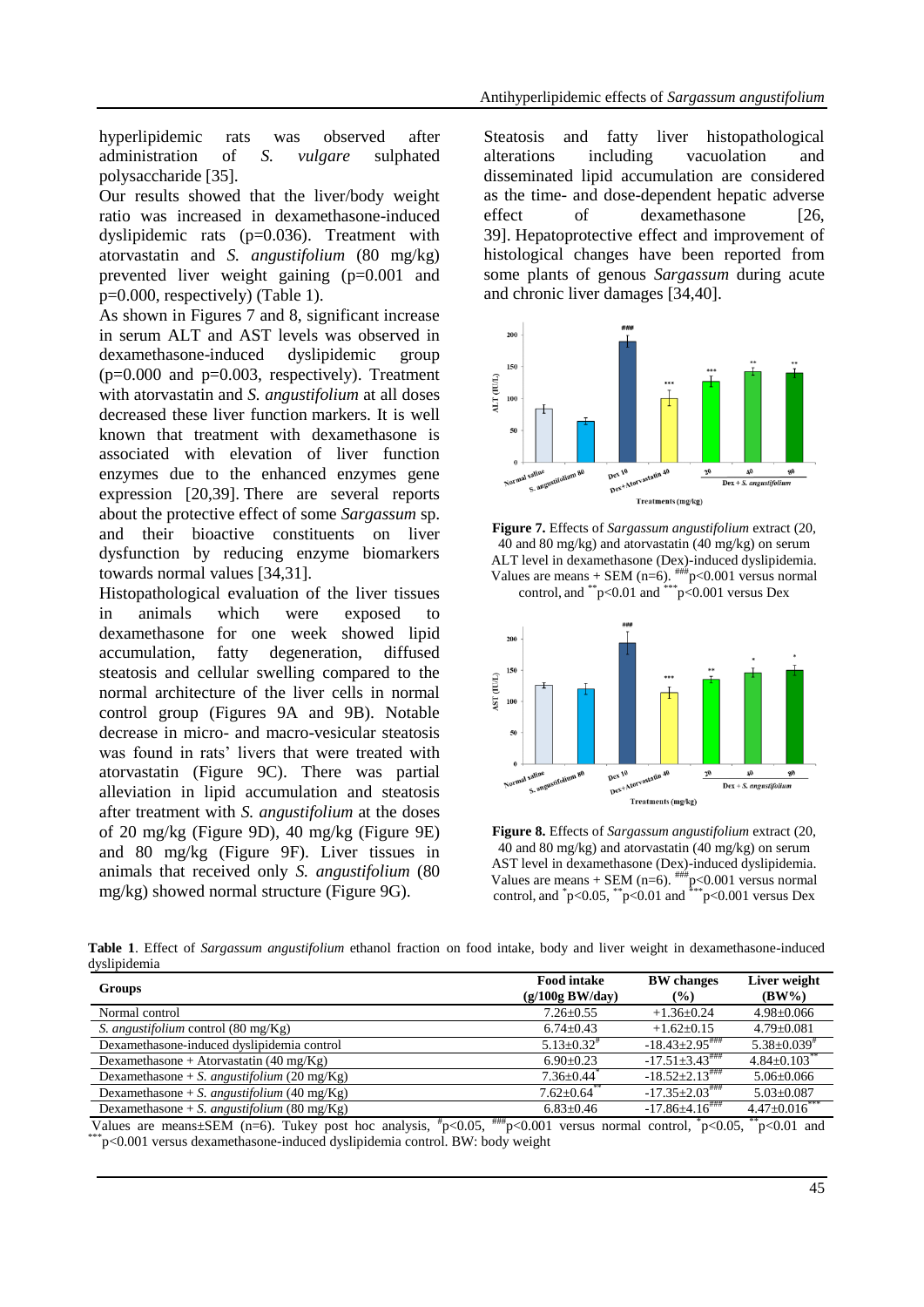

**Figure 9.** Representative H & E histological sections of the liver tissue of normal control group showing normal hepatocytes appearance (A); dexamethasone-induced dyslipidemic group showing diffused steatosis, fatty degeneration and cellular swelling (B); atorvastatin treated group showing mild vesicular steatosis (C); *Sargassum angustifolium* extract treated groups with doses of 20 mg/kg (D); 40 mg/kg (E) and 80 mg/kg showing moderate vesicular steatosis (F); *Sargassum angustifolium* extract alone treated group showing normal liver cells architecture (G); ×400 magnification; ovals indicate diffused steatosis, and arrows indicate partial lipid accumulation.

Oxidative stress is also taken into account as one of the principal issues involved in the pathogenesis of glucocorticoid-induced dyslipidemia [26]. Our results showed significant reduction in serum concentration of MDA as a marker of lipid peroxidation in dexamethasoneinduced dyslipidemic rats after treatment with atorvastatin and different doses of *S. angustifolium* (p=0.000). Ethanol fraction of *S. angustifolium* at the dose of 80 mg/kg revealed highly potent anti-lipid peroxidative activity (Figure 10).

There are many reports for potent antioxidant actions of *S. angustifolium* through iron chelating, inhibiting lipid peroxidation, increasing total antioxidant capacity and scavenging free radicals due to the various phytochemicals especially high content of phenolic constituents [17,32].

The major limitation of the present study included the lack of investigation of the mechanisms of antihyperglycemic and

antihyperlipidemic effects of *S. angustifolium* ethanol fraction. However, to our knowledge, this is the first study to effort to show the effect of this specie in a model of dyslipidemia.



**Figure 10.** Effects of *Sargassum angustifolium* extract (20, 40 and 80 mg/kg) and atorvastatin (40 mg/kg) on serum MDA level in dexamethasone (Dex)-induced dyslipidemia. Values are means  $\pm$  SEM (n=6). <sup>##</sup>p<0.01 versus normal control, and \*\*\*p<0.001 versus Dex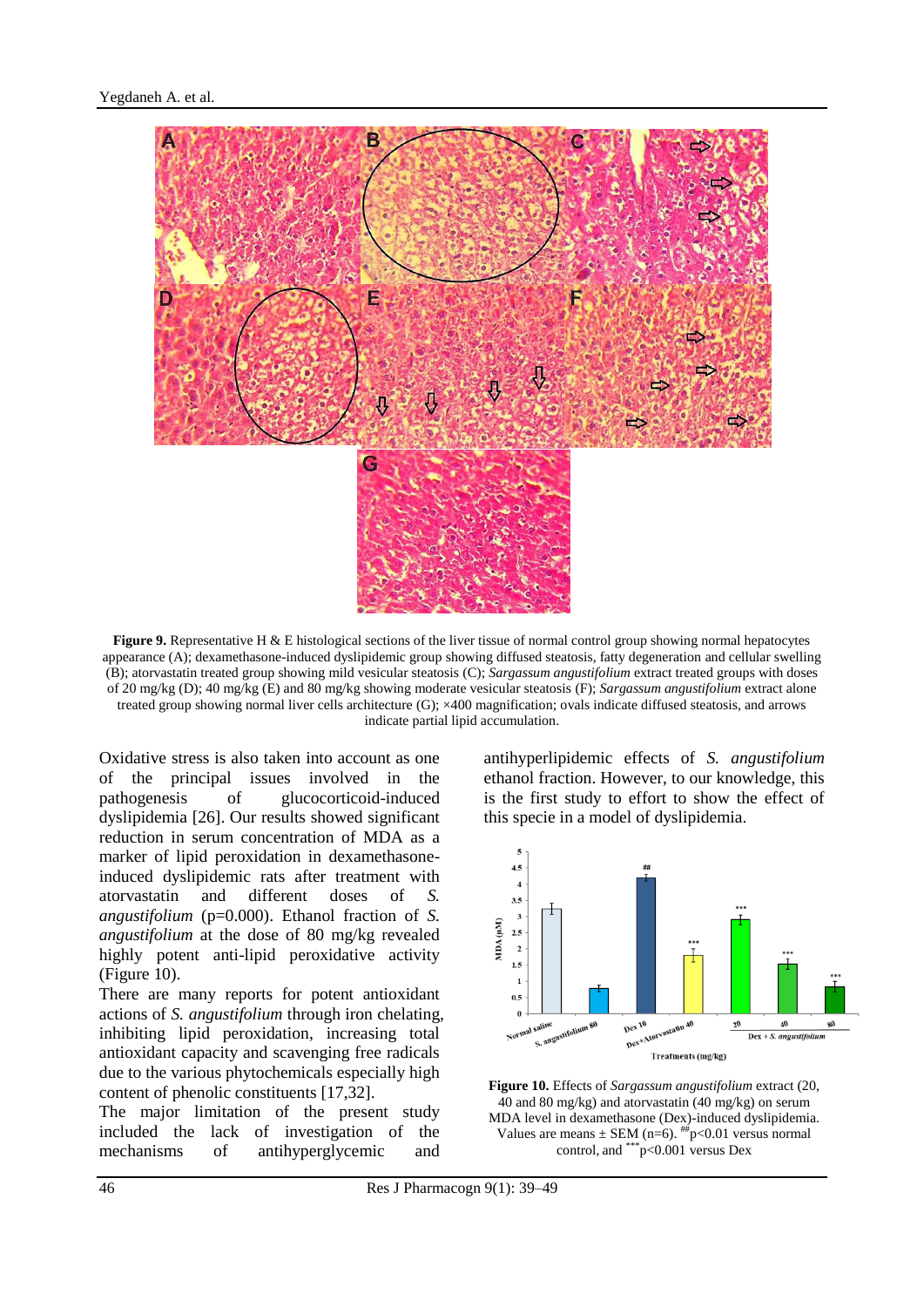# **Conclusion**

The results of the present study revealed the antihyperlipidemic, anti-hyperglycemic and antioxidant properties of the ethanol fraction of *S. angustifolium* through decreasing serum triglycerides, total cholesterol, LDL, blood glucose and MDA level and preventing histopathological alterations of liver tissues in dexamethasone-induced dyslipidemic rats. Regarding these findings and various bioactive constituents with beneficial cardiovascular activities, more investigations are suggested to clarify the precise mechanism of action and to establish the clinical value of this marine medicine for human dyslipidemic diseases.

# **Acknowledgments**

This study was financially supported by Vice-Chancellery for Research and Technology of Isfahan University of Medical Sciences (research projects No. 399439).

# **Author contributions**

Leila Safaeian was responsible for the research plan, designing the animal studies, analyzing the data and editing the manuscript; Afsaneh Yegdaneh planned the herbal experiments; Mahnaz Halvaei-Varnousfaderani and Saeed Bazvand were involved in the animal treatments and preparation of the manuscript.

# **Declaration of interest**

The authors declare that there is no conflict of interest. The authors alone are responsible for the accuracy and integrity of the paper content.

# **References**

- [1] Shattat GF. A review article on hyperlipidemia: types, treatments and new drug targets. *Biomed Pharmacol J*. 2015; 7(1): 399–409.
- [2] Kobiyama K, Ley K. Atherosclerosis. *Circ Res*. 2018; 123(10): 1118–1120.
- [3] Yang RL, Shi YH, Hao G, Li W, Le GW. Increasing oxidative stress with progressive hyperlipidemia in human: relation between malondialdehyde and atherogenic index. *J Clin Biochem Nutr*. 2008; 43(3): 154–158.
- [4] Wilkinson MJ, Laffin LJ, Davidson MH. Overcoming toxicity and side-effects of lipid-lowering therapies. *Best Pract Res Clin Endocrinol Metab*. 2014; 28(3): 439–452.
- [5] Kaur G, Meena C. Evaluation of antihyperlipidemic potential of combinatorial extract of curcumin, piperine and quercetin in Triton induced hyperlipidemia in rats. *Sci Int*. 2013; 1(3): 57–63.
- [6] Surhio MM, Wang Y, Xu P, Shah F, Li J, Ye M. Antihyperlipidemic and hepatoprotective properties of selenium modified polysaccharide from *Lachnum* sp. *Int J Biol Macromol*. 2017; 99: 88–95.
- [7] Dhargalkar VK, Neelam P. Seaweed: promising plant of the Millennium. *Sci Cult*. 2005; 71(3-4): 60–66.
- [8] Kuda T, Taniguchi E, Nishizawa M, Araki Y. Fate of water-soluble polysaccharides in dried *Chorda filum* a brown alga during water washing. *J Food Compos Anal*. 2002;  $15(1): 3-9.$
- [9] Manilal A, Sujith S, Kiran GS, Selvin J, Shakir C, Gandhimathi R, [Panikkar](https://www.semanticscholar.org/author/M.-Panikkar/40828800) M. Biopotentials of seaweeds collected from southwest coast of India. *J Mar Sci Technol*. 2009; 17(1): 67–73.
- [10] Akbari V, Zafari S, Yegdaneh A. Antituberculosis and cytotoxic evaluation of the seaweed *Sargassum boveanum*. *Res Pharm Sci*. 2018; 13(1): 30–37.
- [11] Tapia-Martinez J, Hernández-Cruz K, Franco-Colín M, Mateo-Cid LE, Mendoza-Gonzalez C, Blas-Valdivia V, [Cano-Europa](https://link.springer.com/article/10.1007/s10811-019-1752-y#auth-Edgar-Cano_Europa) E. Safety evaluation and antiobesogenic effect of *Sargassum liebmannii* J. Agardh (Fucales: Phaeophyceae) in rodents. *J Appl Phycol*. 2019; 31(4): 2597–2607.
- [12] Mushollaeni W, Supartini N, Rusdiana E. Decreasing blood cholesterol levels in rats induced by alginate of *Sargassum duplicatum* and *Turbinaria* sp. derived from Yogyakarta. *Asian J Agric Food Sci*. 2015; 3(4): 321–326.
- [13] Liu X, Sun Z, Zhang M, Meng X, Xia X, Yuan W, [Xue](https://pubmed.ncbi.nlm.nih.gov/?term=Xue+F&cauthor_id=22944431) F, [Liu](https://pubmed.ncbi.nlm.nih.gov/?term=Liu+C&cauthor_id=22944431) C. Antioxidant and antihyperlipidemic activities of polysaccharides from sea cucumber *Apostichopus japonicus*. *Carbohydr Polym*. 2012; 90(4): 1664–1670.
- [14] Holdt SL, Kraan S. Bioactive compounds in seaweed: functional food applications and legislation. *J Appl Phycol*. 2011; 23(3): 543– 597.
- [15] Kokabi M, Yousefzadi M. Checklist of the marine macroalgae of Iran. *Bot Mar*. 2015; 58(4): 307–320.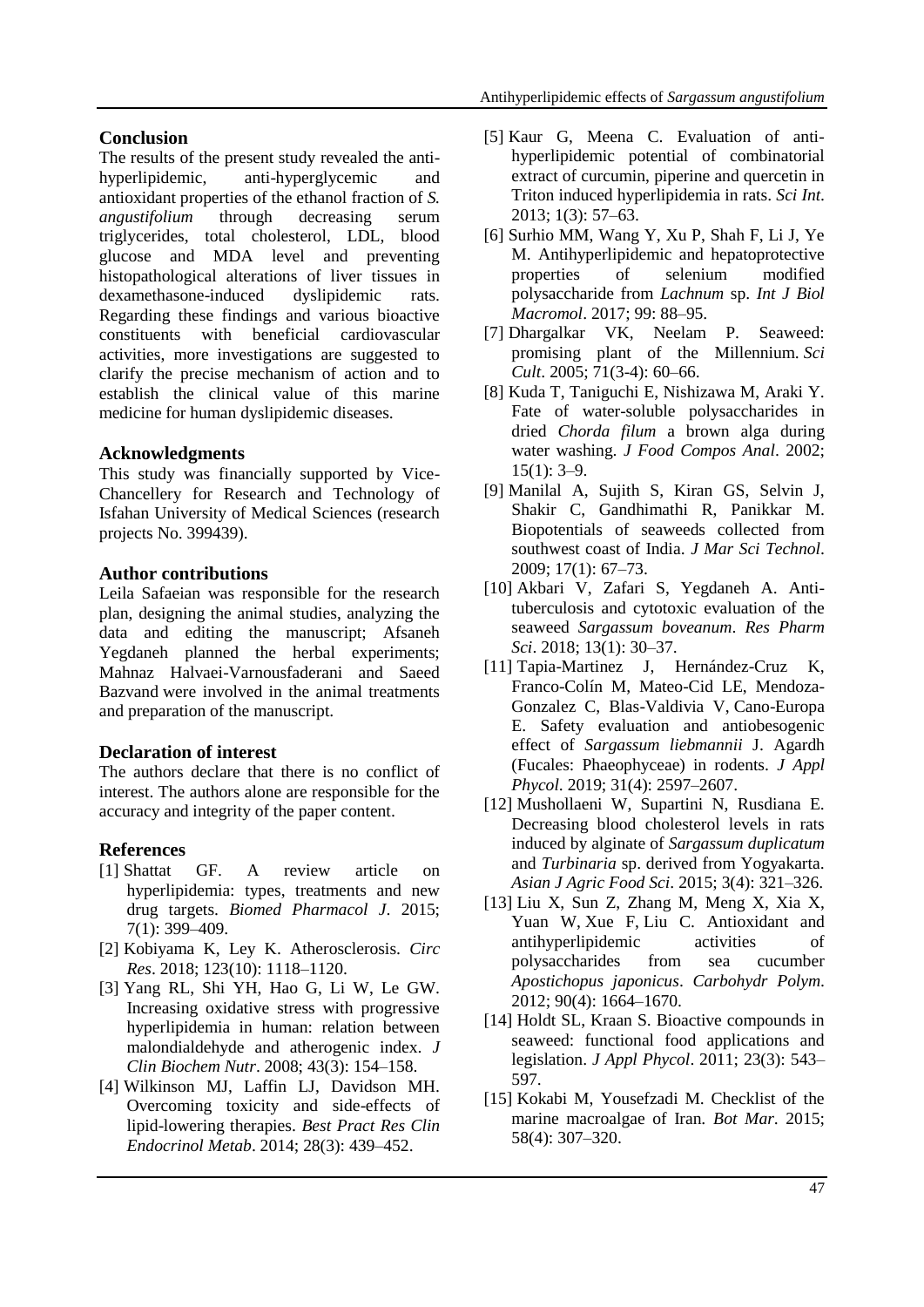- [16] The European Parliament and the Council of the European Union. Directive 2010/63/EU on the protection of animals used for scientific purposes. [Accessed 2021]. Available from: [http://data.europa.eu/eli/dir/2010/63/oj.](http://data.europa.eu/eli/dir/2010/63/oj)
- [17] Farvin KS, Surendraraj A, Al-Ghunaim A, Al-Yamani F. Chemical profile and antioxidant activities of 26 selected species of seaweeds from Kuwait coast. *J Appl Phycol*. 2019; 31(4): 2653–2668.
- [18] Ye Y, Sun J, Wang L, Zhu J, Cui W, Hou H, Zhang J, Zhou C, Yan X. Isolation and purification of fucoxanthin from brown seaweed *Sargassum horneri* using open ODS column chromatography and ethanol precipitation. *Molecules*. 2021; Article ID 3777.
- [19] Skoog DA. Fundamentals of analytical chemistry.  $8<sup>th</sup>$  ed. London: Thomson/Brooks/Cole, 2004.
- [20] Pragda SS, Kuppast I, Mankani K, Ramesh L. Evaluation of antihyperlipidemic activity of leaves of *Portulaca oleracea* Linn. against dexamethasone induced hyperlipidemia in rats. *Int J Pharm Pharm Sci*. 2012; 4(4): 279–283.
- [21] Mesripour A, Rabian N, Yegdaneh A. The effect of different partitions of seaweed *Sargassum plagyophylum* on depression behavior in mice model of despair. *J Complement Integr Med*. 2019; Article ID 31125315.
- [22] Momi S, Impagnatiello F, Guzzetta M, Caracchini R, Guglielmini G, Olivieri R, [Monopoli](https://pubmed.ncbi.nlm.nih.gov/?term=Monopoli+A&cauthor_id=17632098) A, [Gresele](https://pubmed.ncbi.nlm.nih.gov/?term=Gresele+P&cauthor_id=17632098) P. NCX 6560, a nitric oxide-releasing derivative of atorvastatin, inhibits cholesterol biosynthesis and shows anti-inflammatory and anti-thrombotic properties. *Eur J Pharmacol*. 2007; 570(1-3): 115–124.
- [23] Fairhead VA, Amsler CD, McClintock JB, Baker BJ. Variation in phlorotannin content within two species of brown macroalgae (*Desmarestia anceps* and *D. menziesii*) from the Western Antarctic Peninsula. *Polar Biol*. 2005; 28(9): 680–686.
- [24] Cherry P, O'Hara C, Magee PJ, McSorley EM, Allsopp PJ. Risks and benefits of consuming edible seaweeds. *Nutr Rev*. 2019; 77(5): 307–329.
- [25] Wang JC, Gray NE, Kuo T, Harris CA. Regulation of triglyceride metabolism by

glucocorticoid receptor. *Cell Biosci*. 2012;  $2(1): 1-9.$ 

- [26] Du WW, Liu F, Shan SW, Ma XC, Gupta S, Jin T, [Spaner](https://pubmed.ncbi.nlm.nih.gov/?term=Spaner+D&cauthor_id=25896250) D, [Krylov](https://pubmed.ncbi.nlm.nih.gov/?term=Krylov+SN&cauthor_id=25896250) SN, [Zhang](https://pubmed.ncbi.nlm.nih.gov/?term=Zhang+Y&cauthor_id=25896250) Y, [Ling](https://pubmed.ncbi.nlm.nih.gov/?term=Ling+W&cauthor_id=25896250) W, [Yang](https://pubmed.ncbi.nlm.nih.gov/?term=Yang+BB&cauthor_id=25896250) BB. Inhibition of dexamethasoneinduced fatty liver development by reducing miR-17-5p levels. *Mol Ther*. 2015; 23(7): 1222–1233.
- [27] Wang M. The role of glucocorticoid action in the pathophysiology of the metabolic syndrome. *Nutr Meta*. 2005; 2(1): 1–4.
- [28] Ahmed HH, Abdalla MS, Eskander EF, Al-Khadragy MF, Massoud MN. Hypolipidemic influence of *Sargassum subrepandum*: mechanism of action. *Eur Rev Med Pharmacol Sci*. 2012; 16(S3): 112–120.
- [29] Yu Z, Shuai L, Li X, Duan D, Guo Y. Regulating effect of *Sargassum fusiforme* (Harv.) Setch. on the level of blood lipid in experimental rats with hyperlipidemia. *Med Plant*. 2013; 4(5): 54–56.
- [30] Kwon DH, Choi YH, Kim BW, Hwang HJ. Effects of ethanol extract of *Sargassum horneri* on adipocyte differentiation and adipogenesis in 3T3-L1 preadipocytes. *J Life Sci*. 2019; 29(2): 209–214.
- [31] Raghavendran HR, Sathivel A, Devaki T. Effect of *Sargassum polycystum* (Phaeophyceae)-sulphated polysaccharide extract against acetaminophen-induced hyperlipidemia during toxic hepatitis in experimental rats. *Mol Cell Biochem*. 2005; 276(1): 89–96.
- [32] Mehdinezhad N, Ghannadi A, Yegdaneh A. Phytochemical and biological evaluation of some *Sargassum* species from Persian Gulf. *Res Pharm Sci*. 2016; 11(3): 243–249.
- [33] Cunha L, Grenha A. Sulfated seaweed polysaccharides as multifunctional materials in drug delivery applications. *Mar Drugs*. 2016; 14(3): 1–41.
- [34] Preetha SP, Devaraj H. Role of sulphated polysaccharides from *Sargassum wightii* in the control of diet-induced hyperlipidemia and associated inflammatory complications in rats. *Eur J Inflamm*. 2010; 8(1): 23–30.
- [35] Kolsi RB, Salah HB, Jardak N, Chaaben R, Jribi I, El Feki A, [Rebai](https://pubmed.ncbi.nlm.nih.gov/?term=Rebai+T&cauthor_id=28521980) T, [Jamoussi](https://pubmed.ncbi.nlm.nih.gov/?term=Jamoussi+K&cauthor_id=28521980) K, [Allouche](https://pubmed.ncbi.nlm.nih.gov/?term=Allouche+N&cauthor_id=28521980) N, [Blecker](https://pubmed.ncbi.nlm.nih.gov/?term=Blecker+C&cauthor_id=28521980) C, [Belghith](https://pubmed.ncbi.nlm.nih.gov/?term=Belghith+H&cauthor_id=28521980) H, [Belghith](https://pubmed.ncbi.nlm.nih.gov/?term=Belghith+K&cauthor_id=28521980) K. Sulphated polysaccharide isolated from *Sargassum vulgare*: characterization and hypolipidemic effects. *Carbohydr Polym*. 2017; 170: 148–159.